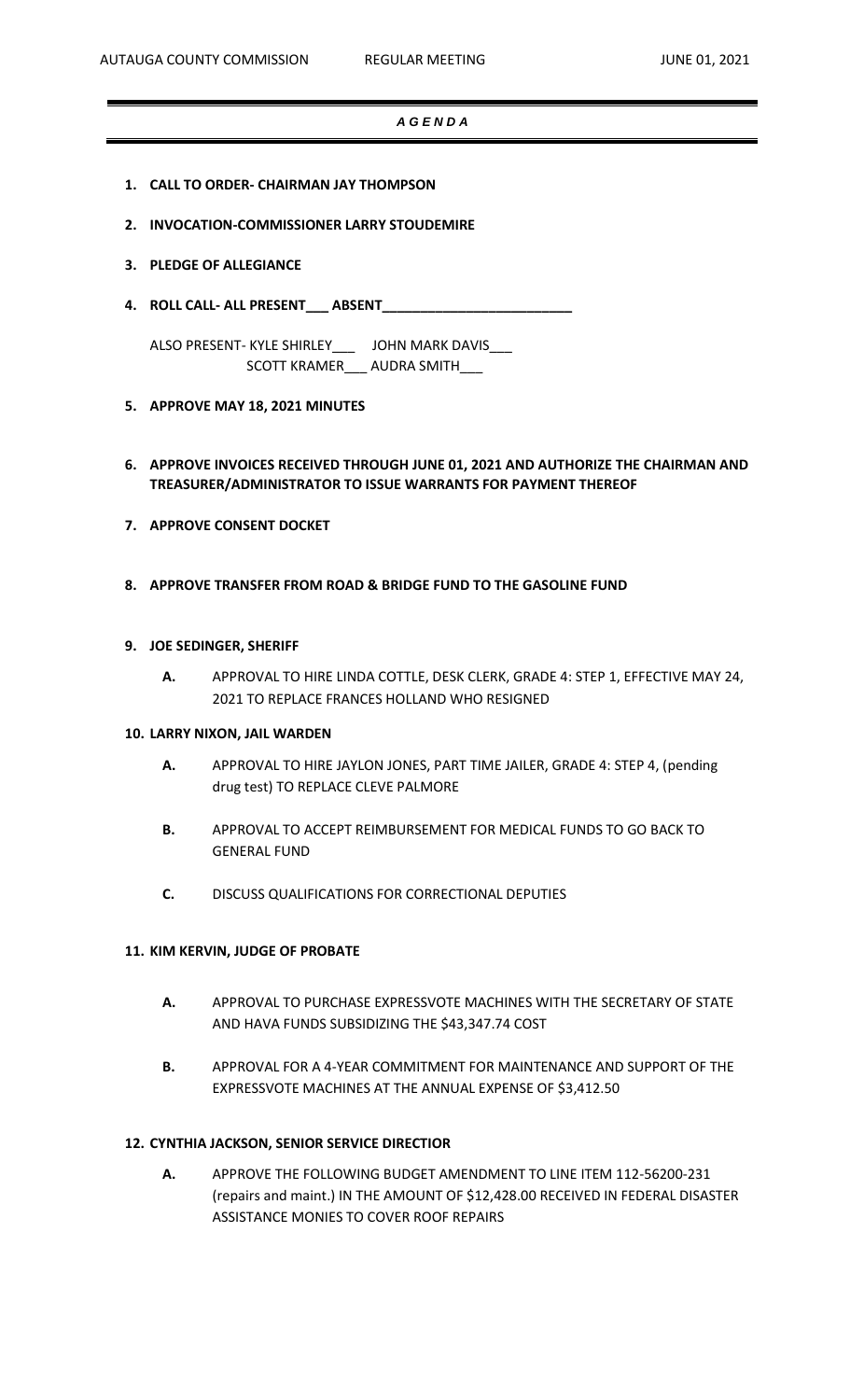### **13. JOHN MARK DAVIS, COUNTY ENGINEER**

- **A.** APPROVAL TO PROMOTE QUENDARIUS TRIPP FROM LABORER I TO TRUCK DRIVER, GRADE 3: STEP 2, EFFECTIVE JUNE 14, 2021 TO REPLACE AUSTIN MULLINS WHO WAS TERMINATED
- **B.** APPROVAL TO ADVERTISE FOR LABORER I TO FILL VACANCY LEFT BY QUENDARIUS TRIPP WHO WAS PROMOTED
- **C.** APPROVAL TO READVERTISE FOR MECHANIC APPRENTICE, ONLY ONE APPLICATION WAS PREVIOUSLY RECEIVED
- **D.** APPROVAL TO ADVERTISE FOR AN OPERATOR TO REPLACE HEATHER HOLLIDAY WHO RESIGNED

# **14. APPROVAL TO APPOINT DR. CORBIN WILLIAMSON TO SERVE AS A MEMBER OF THE INDUSTRIAL DEVELOPMENT AUTHORITY BOARD (IDA) TO COMPLETE A FIVE (5) YEAR TERM COMMENCING ON 6/1/2021 AND ENDING 5/31/2026**

### **15. SCOTT KRAMER, TREASURER/ADMINISTRATOR**

- **A.** APPROVAL OF RESOLUTION #2021-12, COOPERATIVE DISTRICT FORMATION
- **B.** APPROVAL OF RESOLUTION #2021-13, APPOINTING DISTRICT DIRECTORS
- **C.** DISCUSSION OF ACCA'S INVESTING IN ALABAMA COUNTIES PROGRAM
- **D.** APPROVE AMENDMENT TO THE QCHC CORRECTIONAL HEALTHCARE AGREEMENT
- **E.** APPROVE THE FOLLOWING BUDGET AMENDMENT TO LINE ITEM 112-51100-231 (repairs and maint.) IN THE AMOUNT OF \$8,480.00 RECEIVED IN FEDERAL DISASTER ASSISTANCE MONIES TO COVER ROOF REPAIRS

# **16. KYLE SHIRLEY, COUNTY ATTORNEY**

- **A.** APPROVE NOTICE OF CONDEMNATION PROCEEDINGS TO RAHIM A. VISRAM AND HAMAN, INC. REGARDING KNIGHTS INN PROPERTY
- **B.** APPROVE AMENDED RESOLUTION #2021-14, PURCHASE OF PROPERTY FOR 911

#### **17. EXECUTIVE SESSION**

### **18. COMMENTS AND DISCUSSIONS**

**19. ADJOURN MEETING**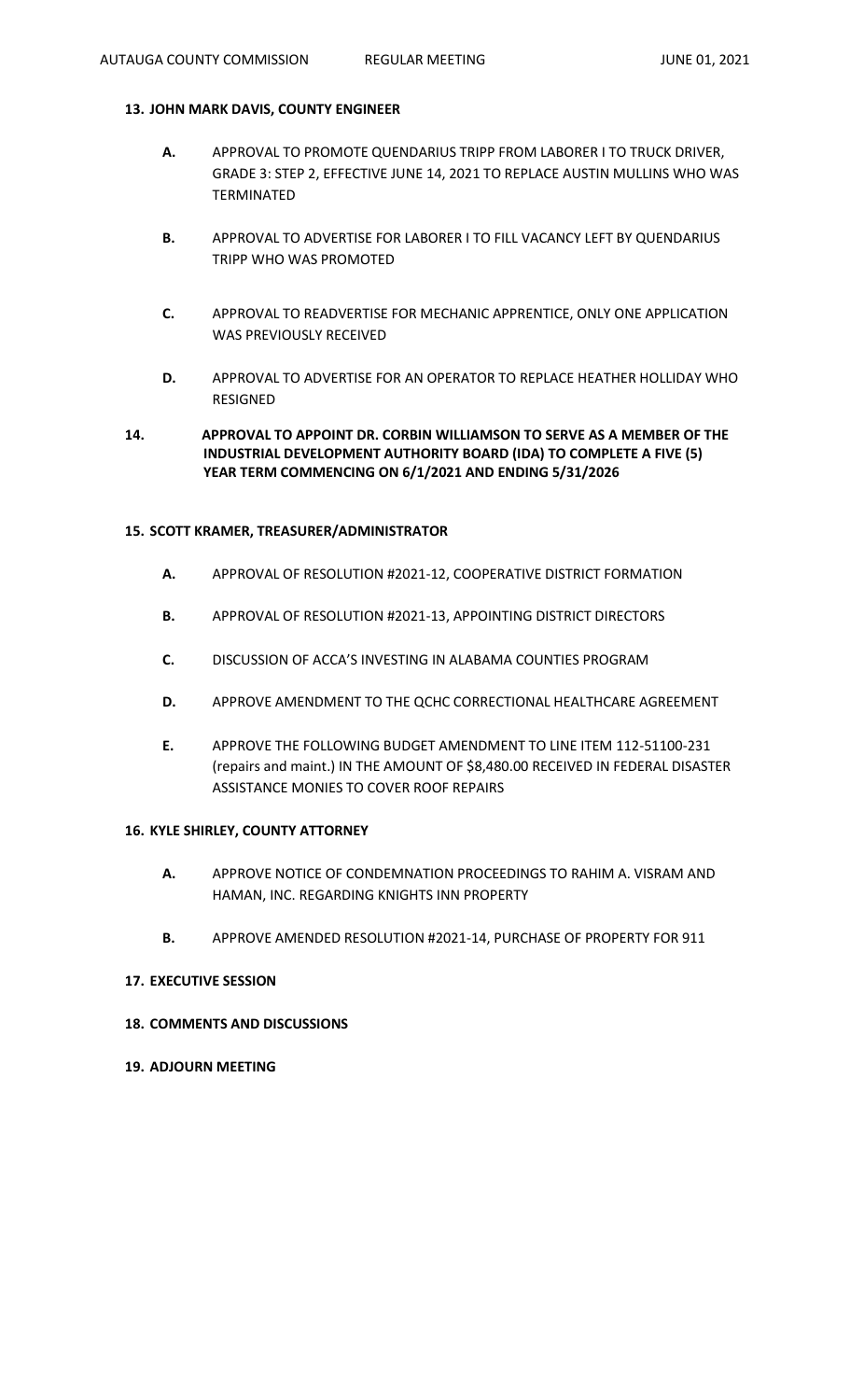#### *CONSENT DOCKET*

#### **1. APPROVAL FOR DESIGNATED PERSONNEL TO ATTEND THE FOLLOWING:**

| <b>REAPPRAISAL</b>                    |                  |                  |
|---------------------------------------|------------------|------------------|
| AL. ASSOC. ASSESSING OFFICIALS (AAAO) | AUG. 2-6. 2021   | ORANGE BEACH, AL |
| <b>SHERIFF</b>                        |                  |                  |
| 2021 AL. NARCOTICS OFFICERS ASSOC.    | AUG. 17-19, 2021 | ORANGE BEACH, AL |

## **2. APPROVE PAYMENT TRANSFER TO THE GASOLINE BUDGET (111-53600-212) FOR GAS USAGE DURING APRIL 2021:**

| 001-56900-212 | RURAL TRANSPORTATION         | \$<br>5,360.89 |
|---------------|------------------------------|----------------|
| 001-52610-212 | <b>SOLID WASTE</b>           | 112.21         |
| 001-57800-212 | ARENA                        | 159.16         |
| 001-51100.212 | <b>COMMISSION</b>            | 82.67          |
| 001-52620-212 | LITTER CONTROL               | 290.83         |
| 001-51981-212 | MFG HOMF                     | 109.00         |
| 001-52400-212 | <b>CORONER</b>               | 320.37         |
|               | <b>DUE FROM GENERAL FUND</b> | \$<br>6,435.13 |
| 120-51810-212 | REAPPRAISAL                  | \$<br>114.27   |
|               | DUE FROM REAPPRAISAL FUND:   | \$<br>114.27   |

### **3. APPROVE PAYMENT TRANSFER TO THE SHERIFF BUDGET (001-52100-212) FOR GAS USAGE DURING APRIL 2021:**

| 001-52960-212 | SRO-AUG19      | 562.34 |
|---------------|----------------|--------|
| 001-52600-212 | ANIMAL CONTROL | 953.16 |

# **4. APPROVE PAYMENT TRANSFER TO THE GASOLINE BUDGET (111-53600-212) FOR GAS USAGE DURING MAY 2021:**

| 001-56900-212 | RURAL TRANSPORTATION         |    | 5,935.09 |
|---------------|------------------------------|----|----------|
| 001-57800-212 | ARENA                        |    | 106.12   |
| 001-51100.212 | <b>COMMISSION</b>            |    | 92.97    |
| 001-52620-212 | LITTER CONTROL               |    | 241.15   |
| 001-51981-212 | MFG HOME                     |    | 115.44   |
| 001-52400-212 | <b>CORONER</b>               |    | 296.60   |
|               | <b>DUE FROM GENERAL FUND</b> | Ś  | 6,787.37 |
| 120-51810-212 | REAPPRAISAL                  | \$ | 305.20   |
|               | DUE FROM REAPPRAISAL FUND:   | \$ | 305.20   |

#### **5. APPROVAL TO SURPLUS AUTOMARK MACHINES:**

#### **ELECTION\_\_\_\_\_\_\_\_\_\_\_\_\_\_\_\_\_\_\_\_\_\_\_\_\_\_\_\_\_\_**

| AMO20644 1846 | AMO20644 5857 | AMO20644 5908 |
|---------------|---------------|---------------|
| AMO20644 5924 | AMO20644 5947 | AMO20644 5954 |
| AMO20644 6104 | AMO20644 6106 | AMO20644 6115 |
| AMO20644 6162 | AMO20644 6205 | AMO20644 6207 |
| AMO20644 6211 | AMO20644 6237 | AMO20644 6238 |
| AMO20644 6243 | AMO20644 6265 | AMO20644 6293 |
| AMO20644 6299 | AMO20644 6301 | AMO20644 2653 |
| AMO20647 1944 |               |               |
|               |               |               |